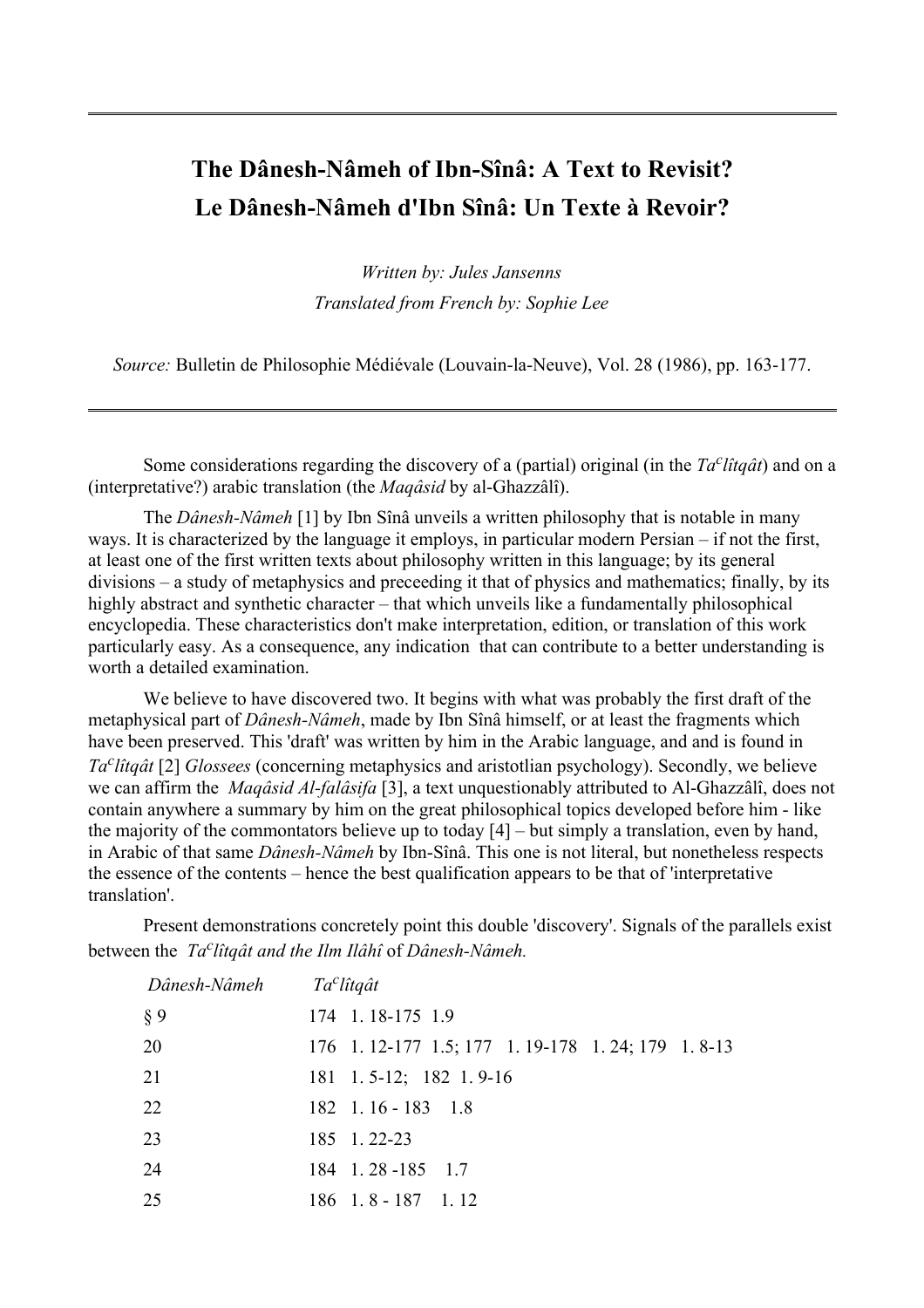| 26 | 187 1.16 - 188 1.15                                          |
|----|--------------------------------------------------------------|
| 27 | $188$ 1.16 - 189 1.5                                         |
| 28 | 189 1.6-21                                                   |
| 29 | 189 1.24 - 190 1.26; 192 1.11-16                             |
| 30 | 193 1.5-15                                                   |
| 32 | $13-14$ 1. 2; 14 1. 27 – 15 1. 9                             |
| 33 | $16$ 1.10 - 17 1.4; 18 1.8-17; 18 1.23 - 19 1.14             |
| 34 | $19 \quad 1, 15 - 20 \quad 1.10$                             |
| 35 | $20 \quad 1.23 \quad -21 \quad 1.3$ ; 21 $1.19 \quad -22.12$ |
| 36 | $22 \quad 1.3-9.$                                            |

Let's conduct a careful examination of certain cases, for which is is better to paraphrase than to literally translate them, especially for the paragraphs 23, 24, 27, and 29, the beginning of paragraphs 20 and 32, the middle of paragraph 33, and the second half of paragraph 35.

But isn't it then premature, even unjustified, to label these few fragments of the *Ta c lîtqât* as being part of an Arabic original?

We don't believe it. It is notable that there are already two sets – the paragraphs from  $20 -$ 30, as well as  $32 - 36$  – which are copies of each other in the  $Ta<sup>c</sup>liqat$ , p. 179-193 and 13-22, or, the end and the beginning of the most recent edition. Can't one logically deduce that there was a slip in the latter, or more probably a handwritten margin-note on which it is based? In this case, one part – the paragraph 31 and the entire beginning of paragraph 32 – would have been lost, its displacement accompanied by the loss of at least one leaf. In addition, the presence of an Arabic counterpart in paragraphs 9 – and since haven't had anything but a first quick analysis, it might be that we have overlooked certain parallels – which doesn't help to increase the probability of the existance of an Arabic original to the complete metaphysical section of *Ta*<sup>*c*</sup>lîtqât.

Note that the latest edition by Badawi appears at first to be quite defective. In effect, a more detailed comparison between the Arabic and Persian texts, especially paragraphs 22 and 33, reveals textual errors, for example, p. 17, 1.1 *khayr<sup>ann</sup>* in place of *wujûd*<sup>*ann*</sup>; p. 19, 1.2 *na*<sup>*o*</sup>*qalu* in place of *naf<sup>o</sup>alu*; some omissions, for example, p. 175 1.6 the subject of posession (Arabic *malaka*, Persian *milk*) is clearly omitted; p. 183 1.4 is missing a complete sentence between *al-khâssa* and *fa-idhan*; there are also visible distortions, for example p. 17 1.3 where the current Arabic formulation is incomprehensible – an omission is probably the primary cause – , but one wonders if the currend order of the words is even correct; p. 19 1.2 *wa-lâ* until 1.3 *nafi* is, as it currently stands, a completely superfluous phrase – from a Persian one would expect something similar to *wa-in yakûn bi-shaw*.

It could be that some of these errors were introduced by ancient scribes. Since we don't have the time to consult manuscripts, we are unfortunately unable to determine the exact limits [5]. However, one cannot help himself from believing that Mr. Badawi put together his edition a little too hastily – which explains among other things the absense of critical commentary on the alternative meanings. That it remains on the whole is probabls only because of its great reputation, rather than a finely detailed examination of all existing manuscripts. Hence, it is useful, but should be used with caution.

On the other hand, the persian edition seems to be put together with much more care. Nevertheless, there are some errors, but most are to a secondary extent, although a more fundamental correction does appear from time to time, for example p. 75, 1. 9-10, where common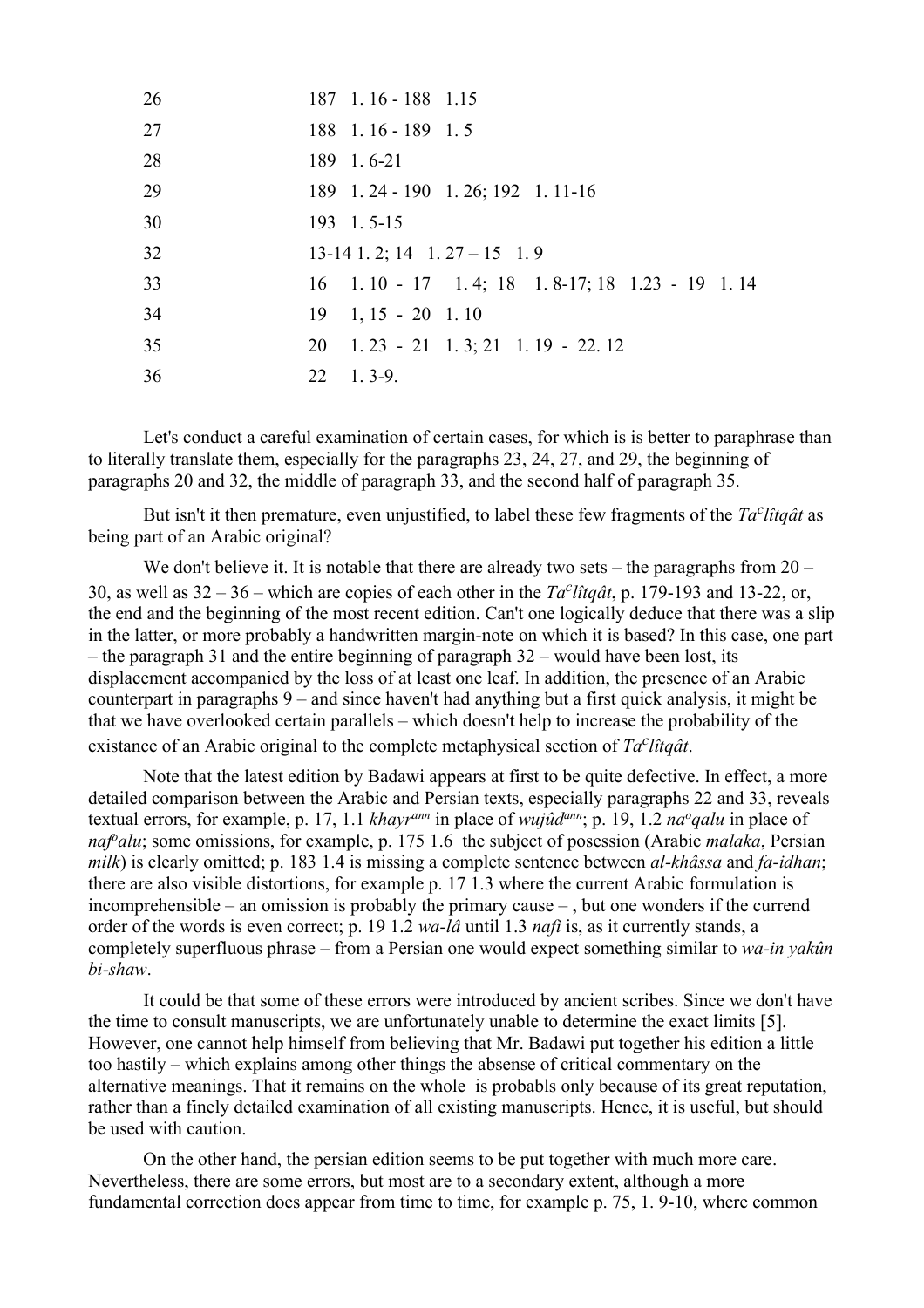sense requires the following reading: *andar mâhiyya* (instead of *wujûb al-wujûd)*, and *wâjib alwujûd wa-în mâhiyya wujûb al-wujûd* (instead of *wâjib-al-wjûd ast*), which is confirmed by the Arabic original (*Ta<sup>c</sup>lîtqât*, p. 183, 1. 2-3 even though a literal counterpart isn't absolutely certain).

At any rate, the Persian text, as it is currently presented (and which has preserved the majority (or all?) of the manuscripts), interestingly accompanied by a lack of logic exhibited through its development of ideas. For example, in the metaphysical section, the return to God preceeds the creation.

It is true that Ibn Sînâ consciously adopts a particular structure for this work, as we indicated from the start. But that does seem to justify for us the abnormal transpositions that we just mentioned. To our great astonishment, Ghazzâlî offers this natural order in *Maqâsid* while preserving the general divisions. That it was inspired from *Dânesh-Nâmeh* is 100% certain. The two writings demonstrate an extremely strong resemblance, in terms of their contents. The personal contribution of Ghazzâlî seems to be limited to the addition of several summaries and the concretization of certain highly abstract ideas (often by means of examples) at first sight. It is noteworthy that the more it evokes – without hesitation - some philosophical theses, that it qualifies everywhere the non-pious people, for example the eternity of the world, the ressurection of the heart alone, or that it evokes scrupulousity, such as the possibility of an 'imaginary' life in the hereafter [6]. All of that makes us inclined towards the hypothesis of an interpretative translation. But to what degree it is interpretive depends primarily on the explanation given to the magnitude of the differences in the two expositions. Are they due to a rehandling by Ghazzâlî himself, or, on the contrary, explained by a corruption in the handwritten transcription of *Dânesh-Nâmeh* at a certain point in history? The thing that favours the former alternative is the presence of other reworked fragments – some more modest than others. But one can find several arguments favouring the second alternative: 1. it is rather inconceivable that a spirit is as shining and systematic as that of Ibn Sînâ with his quite awkwardly structured text; 2. the order, preserved in the *Maqâsîd*, recovers the grand works from the times of *Dânesh-Nâmeh*; 3. a corruption in the handwritten manuscripts is very conceivable, when one knows that Jusjânî, the famous disciple of Ibn Sînâ, reconstructed the mathematical section, because, in his own words, he couldn't find the original [7]. None of these elements plays a decisive role. Therefore, before pronouncing a final sentence, a comparative and thorough analysis is necessary. While waiting for that [8], we are inclined – but with reservations – to the latter alternative.

Now we will outline the general parallels which exist between *Maqâsid* and *Dânesh-Nâmeh.* To make the task easier for the reader, we will briefly indicate at the end of each schapter the most important slips between the two texts, and add a rough attempt towards an explanation.

(For the *Maqâsid,* we will refer to S. Dunyâ's edition).

## **I. Chapter of Logic**

|   | Dânesh-Nâmeh   |             | Maqâsid                                |
|---|----------------|-------------|----------------------------------------|
| § |                | $p_{\cdot}$ | 33-37, 1.13                            |
|   | $\overline{2}$ |             | $40, 1.1 - 17$                         |
|   | 3              |             | 40, 1. 18-41, 1. 7                     |
|   | 4              |             | 44-48, 1.3                             |
|   | 5              |             | 48, 1. 4-50, 1. 20 and p. 52, 1. 19-19 |
|   | 6              |             | 50, 1. 21-52, 1. 11                    |
|   |                |             | 41, l. $8-42$ , l. 6                   |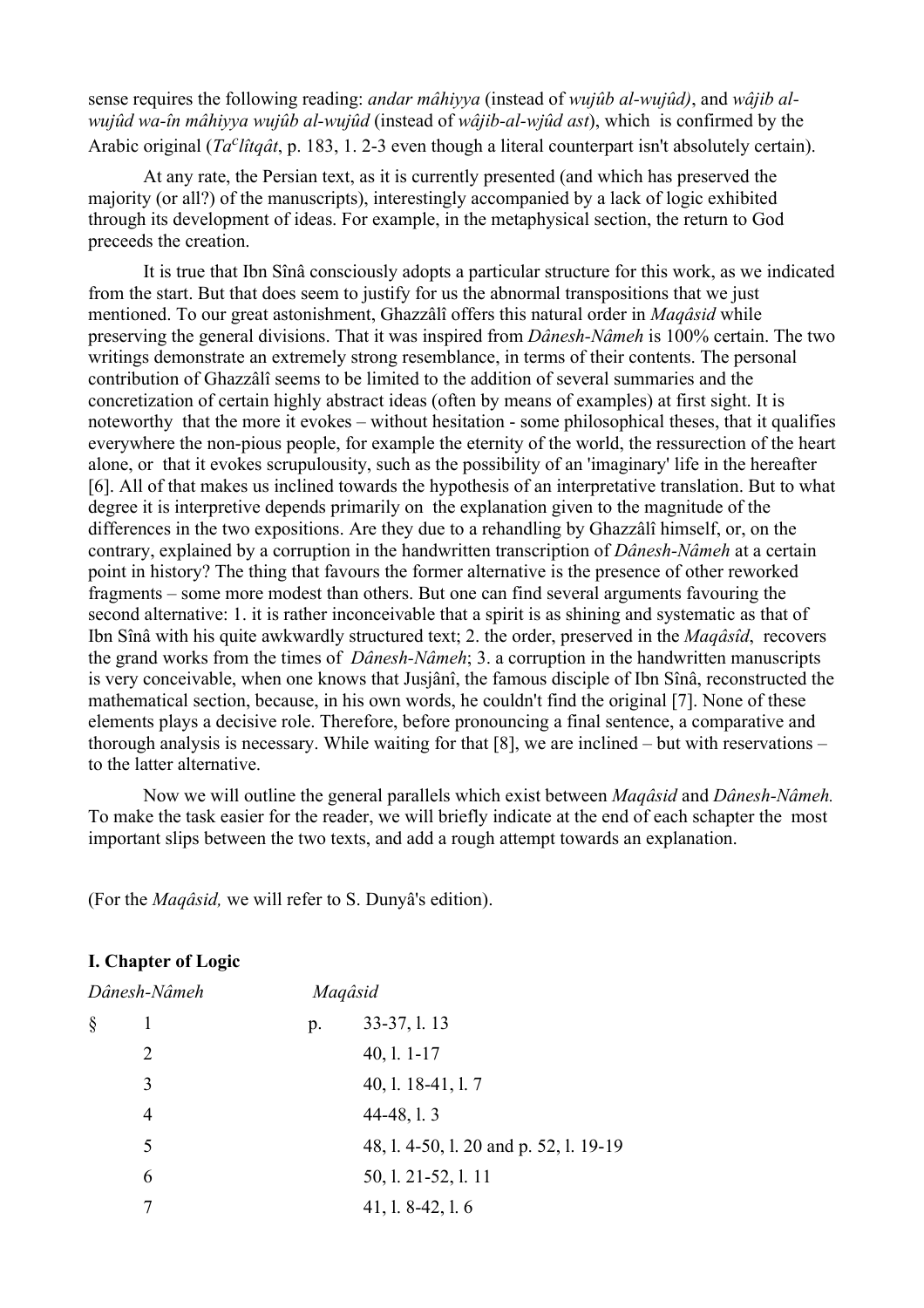| 8  | 53-54, 1.7                                              |
|----|---------------------------------------------------------|
| 9  | 54, 1.8-15                                              |
| 10 | 55, 1. 16-17; 57, 1. 22-60, 1. 5 and 60, 1. 19-61       |
| 11 | 55, l. 17-57, l. 21 and 60, l. 6-18.                    |
| 12 | $62-64, 1.3$                                            |
| 13 | 64, 1.4-65                                              |
| 14 | 66, 1. 9-67, 1. 18                                      |
| 15 | 67, 1. 19-69                                            |
| 16 | 70-72, 1.12                                             |
| 17 | 77, 1.7-80, 1.6                                         |
| 18 | 80, 1. 19-83                                            |
| 19 | 84-86, 1.8                                              |
| 20 | 86, 1.9-87                                              |
| 21 | 96-99, 1.3                                              |
| 22 | 88                                                      |
| 23 | 89-90, 1.4                                              |
| 24 | missing                                                 |
| 25 | 90, 1.5-95                                              |
| 26 | 99, 1.4-101                                             |
| 27 | 102-109                                                 |
| 28 | 110-112                                                 |
| 29 | 122-123, 1.9                                            |
| 30 | 123, 1. 10-125, 1. 9                                    |
| 31 | 127, 1. 12-128, 1. 18                                   |
| 32 | 125, l. 10-end; 126, l. 15-127, l. 11 and 129, l. 4-end |
| 33 | 120-121                                                 |
| 34 | 118-119                                                 |
| 35 | 113-117.                                                |

The most important displacements to note are: §7 (which continues quite naturally the discussion of the simple term, started in §3), §21 (about composed syllogisms, which arise here as adequate responses of analogical reasoning by the dialecticians); §33, 34, and 35 (whose order has been reversed, and which should be placed between §28 and §29 - §35, with its treatment against Sophism should logically follow after \$28 on Dialectics and §33 also logically preceeds \$29, because it offers the only complement in commentary to the demonstrative syllogism that the first properly analyses). On top of that, there is a double mixture: the first between §10 and 11, and the second between §31 and §32 (we cannot go into a lot of detail here, but there it also often makes more logical sense), and thus the absence of the equivalent of one paragraph, 24, where it is a question of reasoning (weak!) by analogy (Ghazzâlî perhaps as a result of that, determined it to be unworthy as a treatment of logic).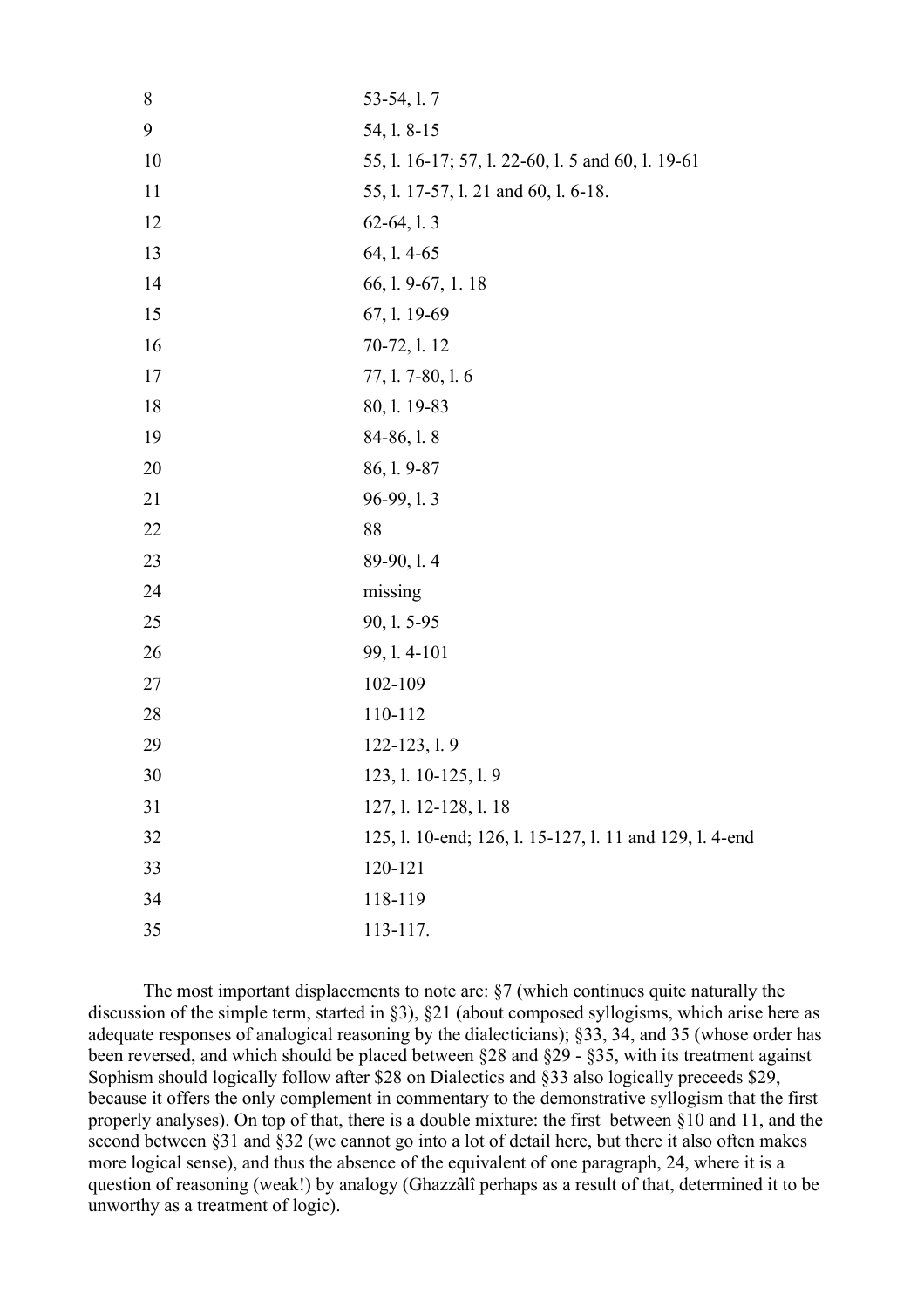# **II. Metaphysics**

| Dânesh-Nâmeh   | Maqâsid                 |
|----------------|-------------------------|
| 1<br>§         | $134 - 137$             |
| 2              | 138 - 140, 1. 16        |
| $\overline{3}$ | 140, 1. 17 - 143, 1. 6  |
| $\overline{4}$ | 144 - 147, 1.12         |
| 5              | $154, 1.16 - 157, 1.1$  |
| 6              | 147, 1. 13 - 154, 1. 15 |
| 7              | 157, 1.2-23             |
| 8              | $158 - 162$             |
| 9              | $163 - 165$             |
| 10             | 166 - 170, 1. 15        |
| 11             | $171 - 174, 1.4$        |
| 12             | $174, 1.5 - 183, 1.8$   |
| 13             | 183, 1.9 - 187, 1.12    |
| 14             | 187, 1. 13 - 189, 1. 2  |
| 15             | $189, 1.3 - 192$        |
| 16             | $193 - 200, 1.3$        |
| 17             | 200, 1.4 - 203, 1.16    |
| 18             | 203, 1. 17 - 205, 1. 11 |
| 19             | $212, 1.9 - 213, 1.7$   |
| 20             | $205, 1.12 - 209$       |
| 21             | $216, 1.1 - 22$         |
| 22             | 213, 1.8 - 215, 1.17    |
| 23             | $215, 1.18$ - end       |
| 24             | $211, 1.13 - 212, 1.8$  |
| 25             | 216, 1.23 -219. 1.13    |
| 26             | 223 - 224, 1.22         |
| 27             | $219, 1.14 - 222, 1.2$  |
| 28             | $222, 1.3 - 21$         |
| 29             | $225, 1.9 - 229, 1.12$  |
| 30             | 229, 1. 13 - 232, 1. 1  |
| 31             | $232, 1.2 - 233, 1.8$   |
| 32             | 233, 1.9 - 234          |
| 33             | 235 - 239, 1.14         |
| 34             | 239, 1.15 - 240.1.22    |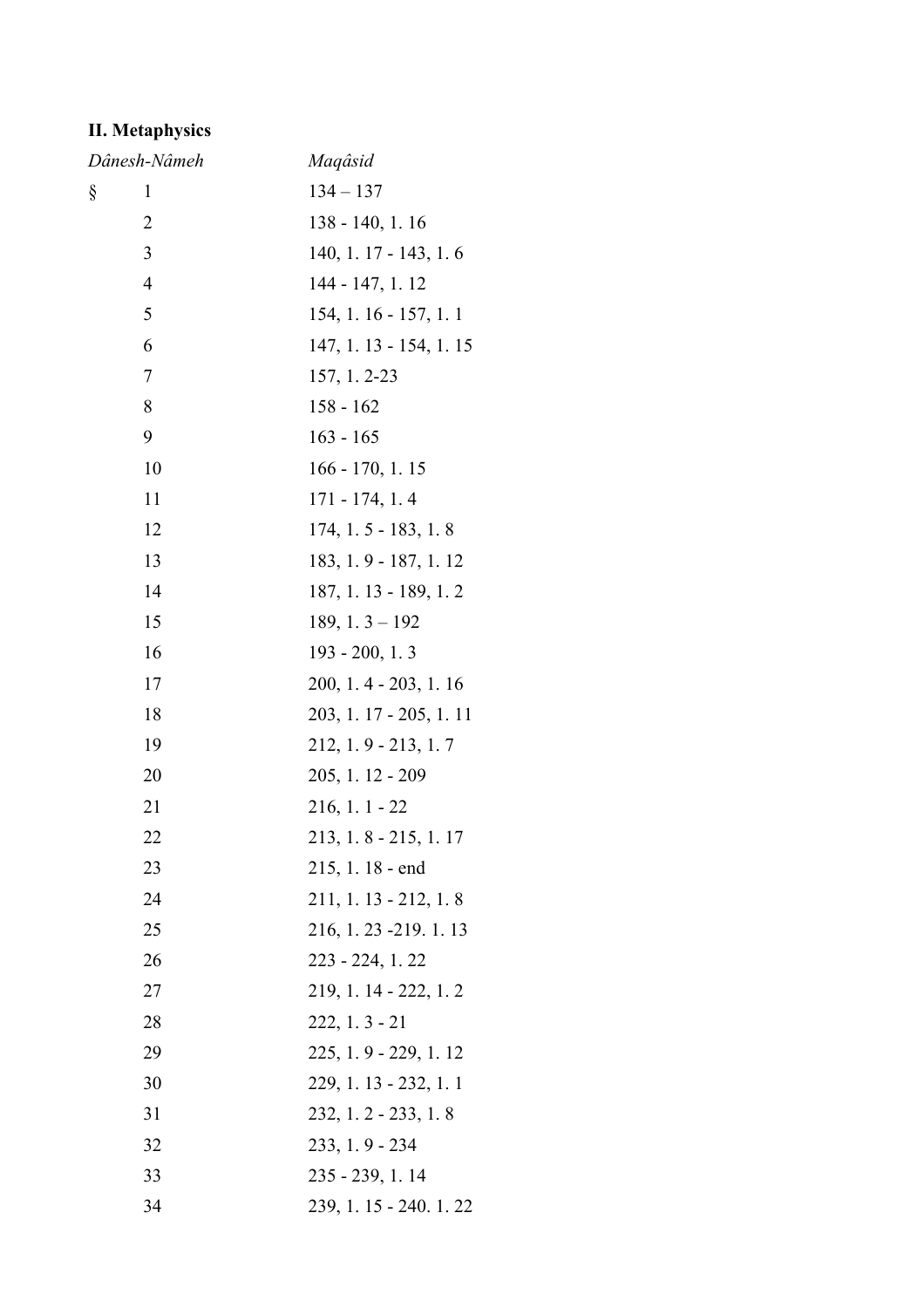| 35    | 240, 1. 23 - 241, 1. 19                            |
|-------|----------------------------------------------------|
| 36    | 241, 1.20 - 242, 1.11                              |
| 37    | 242, 1. 12 - 249                                   |
| 38    | $288 - 290, 1.8$                                   |
| 39    | $253 - 254$ , 1.15                                 |
| 40    | 254, 1. 16 - 255, 1. 4                             |
| 41    | 297, 1.7 - 299, 1.8                                |
| 42    | $255, 1.5 - 256, 1.12$                             |
| 43    | 256, 1. 13 - 258, 1. 10                            |
| 44    | 258, 1. 11 - 261, 1. 10                            |
| 45    | $261, 1.11 - 267, 1.2$                             |
| 46    | 271, 1. 12 - 272, 1. 20                            |
| 47    | 272, 1. 21 - 274, 1. 14                            |
| 48    | 275, 1.5-20 and <i>Fys.</i> , 318, 1.11 - 319, 1.4 |
| 49    | $267, 1.3 - 268, 1.3$                              |
| 50    | $268, 1.4 - 270$                                   |
| 51    | 274, 1. 15 - 275, 1. 4 and 275, 1. 21 - 279, 1. 8  |
| 52-53 | 279, 1.9 - 283, 1.16                               |
| 54    | $283, 1.17 - 287$                                  |
| 55    | 290, 1.10 - 291, 1.14                              |
| 56    | 291, 1. $15 - 293$ :D                              |
| 57    | 294 - 297, 1.6 and 299, 1.9 - 300.                 |

Let us comment on the following slips:  $\S5$  moved to after  $\S6$  – however that does not have any doctrinal implications;  $\S 24$ , which is the essential question of the necessity of existance ( $\S 20$ ), tends towards §19 (the impossibility of the necessity of existance for having an essential union with something that exists) follows from these two §5; §26, which speaks in general terms about God's attributes, is found directly before a detailed analysis of each of them; §38, which presents the basics for determining the hierarchy of existance, is closely related to §55, which contains a concrete description on the emantic scheme; the same with §41 (good and evil in general); §46 and 47 is that of §57 (the cause of evil in corruptible beings); §46 and 47, establisching the necessity of a soul-driver based on the circular movement of the celestial spheres, comes after the establischment of the necessity of movement for renewable objects (§49-50). A mix of the two paragraphs (52-53) is also noticable in this part of the work. Finally, one notices that paragraph 48, where it speaks on the difference between the primary body and the corruptible body, is found entirely in the physical chapter, which actually seems more logical although its presence in metaphysics can be defended.

#### **III. Physics**

| Dânesh-Nâmeh |  | Maqâsid           |
|--------------|--|-------------------|
| $\S$         |  | $303 - 304, 1.12$ |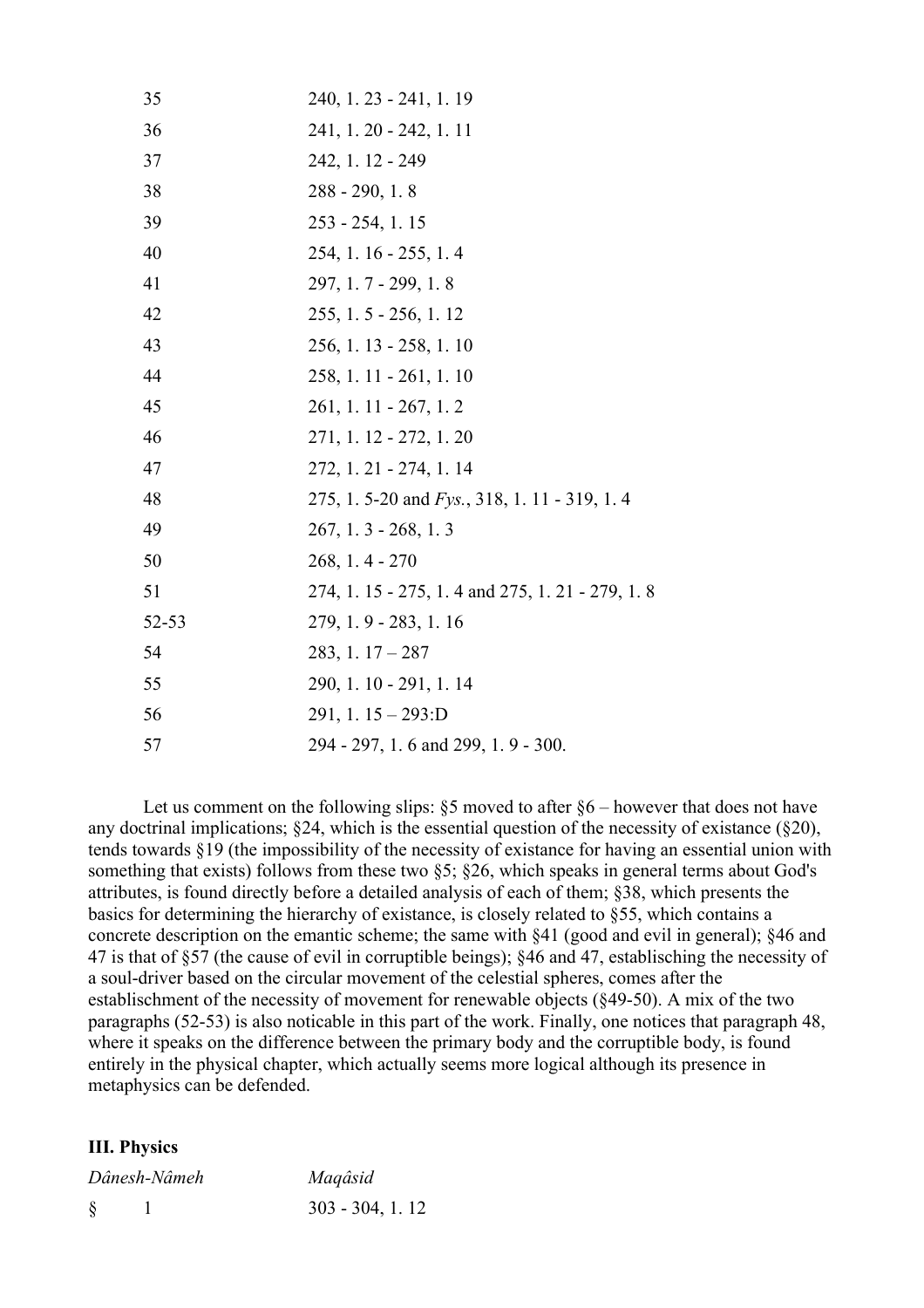| $\overline{2}$ | 304, 1. 13 - 307, 1. 5                      |
|----------------|---------------------------------------------|
| 3              | $307, 1.6 - 308, 1.2$                       |
| $\overline{4}$ | $308, 1.3 - end$                            |
| 5              | $309 - 311$                                 |
| 6              | $312 - 313, 1.4$                            |
| 7              | $313, 1.5 - 315, 1.2$                       |
| 8              | $315, 1.3 - 16$                             |
| 9              | 315, 1.17 - 316, 1.24                       |
| 10             | $316, 1.25 - 317, 1.14$                     |
| 11             | $317, 1.15$ - end                           |
| 12             | 322, 1. 12 - 323, 1. 5                      |
| 13             | $318 - 321, 1.22$                           |
| $14 - 15$      | $332, 1.8 - 334$                            |
| 16             | $323, 1.6 - 20$                             |
| 17             | 323, 1. 21 - 325, 1. 1                      |
| 18             | $325, 1.2 - 4$                              |
| 19             | $325, 1.5 - 326$                            |
| 20             | 330, 1.15 - 332, 1.7                        |
| 21             | 328, 1.6 - 329, 1.22                        |
| 22             | 321, 1. 23 - 322, 1. 21 and 327 - 328, 1. 5 |
| 23             | 336 - 336, 1.19                             |
| 24             | $336, 1.20 - 338$                           |
| 25             | 329, 1. 23 - 330, 1. 14                     |
| 26             | 339 - 342, 1.13                             |
| 27             | 342, 1.14 - 344.1.7                         |
| 28             | $344, 1.8 - 345$                            |
| 29             | 346 - 347. 1. 7                             |
| 30             | $347, 1.8 - 349$                            |
| 31             | $350 - 352, 1.3$                            |
| 32             | 353, 1.23 - 355, 1.5                        |
| 33             | 352, 1.4 - 353, 1.22                        |
| 34             | $355, 1.6 - end$                            |
| 35             | $356 - 357, 1.24$                           |
| 36             | $357, 1.25 - 358$                           |
| 37             | $359 - 360, 1.7$                            |
| 38             | $360, 1.8 - 362, 1.5$                       |
| 39             | $362, 1.6 - 22$                             |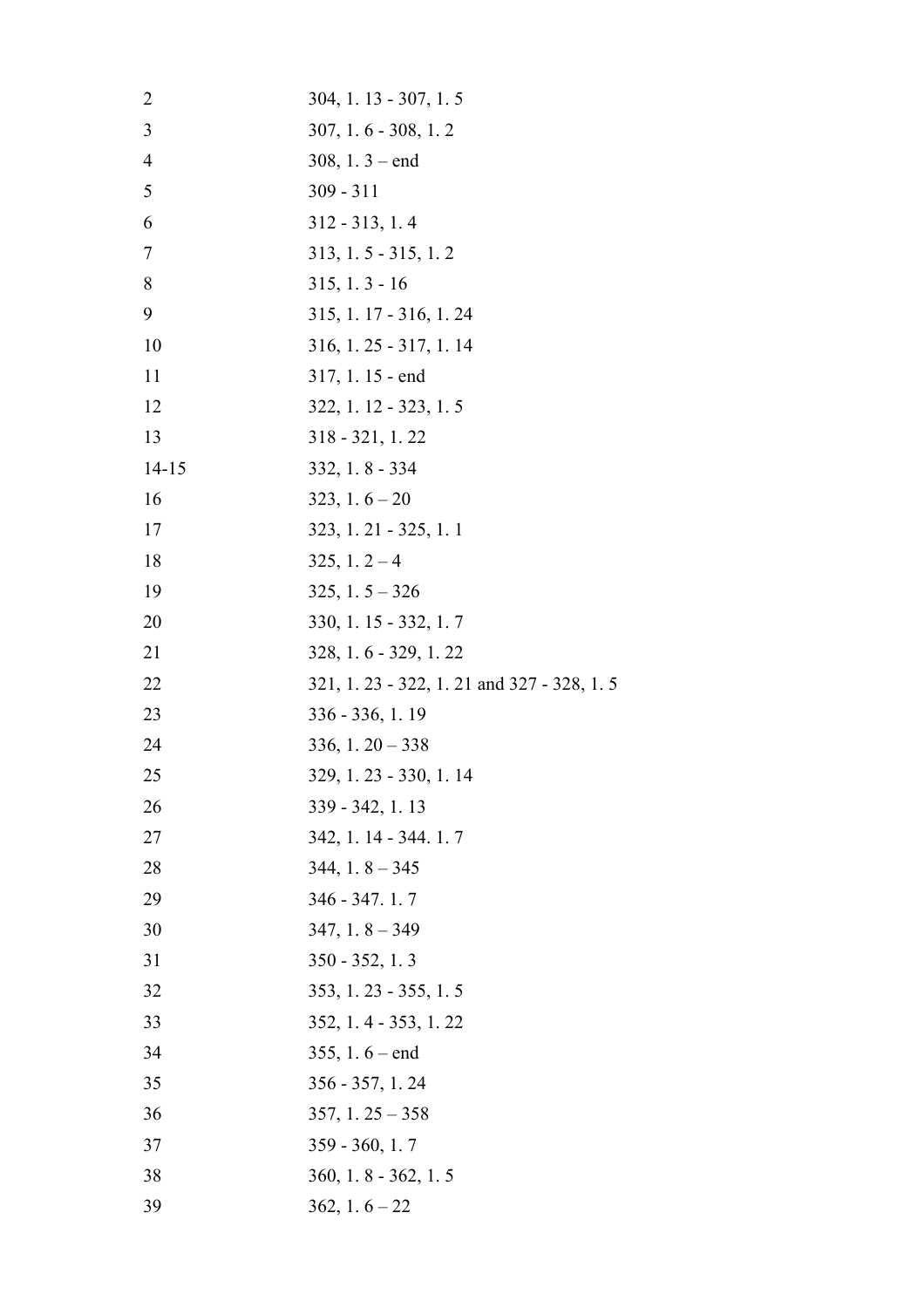| 40    | 362, 1.23 - 364, 1.17   |
|-------|-------------------------|
| 41    | 364, 1. 18 - 367, 1. 21 |
| 42    | 367, 1.22 - 368, 1.22   |
| 43    | $368, 1.23 - 370, 1.9$  |
| 44    | $371 - 375$             |
| 45-46 | 376 - 378, 1.19         |
| 47    | 378, 1.20 - 379, 1.18   |
| 48    | 379, 1.19 - 380, 1.17   |
| 49    | 380, 1.18 - 382, 1.6    |
| 50    | 382, 1.7 - 383, 1.14    |
| 51    | 383, 1.15 - 385.        |
|       |                         |

The largest change about the order occurs after §11, which ends the discussion on the problem of place, in particular that of the definition. It follows here that a general introduction to the simple body  $(\S13)$ , and thus an introduction concerning the natural influence on an item in its natural place (first part of  $\S 12$ ). So we begin to speak about coldness and heat ( $\S 12$ ). A second is located after the collection of §16-19, in which three theories of heat are presented and refuted. Then the difference between form and elemental accidence (§22, second half), the transformation of the four elements into each other ( $\S$ 21), and hus the influence of the luminous element ( $\S$ 25 – sun and moon, followed by  $§20 - a$  complementary discourse on this problem). Only after that, is the question of the (natural) place an element belongs in (mix of §14 and 14).

The displacement of §32 to after §33 and the mix of §45 and 46 should also be noted, but are not of any doctrinal significance.

It appears to us that after this parellelism, the following conclusions are imposed (but let us highlight once more that parallelism does NOT signify LITERAL translation):

- 1. The entire (or almost entire) *Dânesh-Nâmeh* can be found in the *Maqâsid*.
- 2. The latter does not clearly develop the themes which are found in the former.
- 3. The latter is better organized from a logical point of view, and one is naturally inclined to believe that this order was already established by Ibn Sînâ himself.

Moreover, a quick more detailed comparison between the two texts with respect to their treatment of §22 and 33 on metaphysics demonstrates sufficiently to us that Ghazzâlî remains close to the ideas from Ibn Sînâ. In particular, one notes the efforts throughout to make the highly abstract text of the *Dânesh-Nâmeh* more comcrete, and hence at the same time more accessible. The omission of certain phrases (e.g. D.N. p. 95, l. 9-10 and l. 12-15), or the creation of a slightly different perspective (e.g. at the end of §22) can be understood in the same way (but suggest as well a fundamentally non-literal character), but they are all concrete examples in which Ghazzâlî clearly adds his own hand (e.g. p. 238, l. 26-238, l.14 to illustrate p. 95, l. 1 in the *Dânesh-Nâmeh*), which reveals this tendency beyond doubt (just as the multiple general summaries do).

That's why we believe – and this is our final conclusion – that the current text of *Dânesh-Nâmeh* should be revisited, and re-edited, in light of Ghazzâlî's *Maqâsid* and the *Ta c lîtqât* (at least for the part on metaphysics) [9].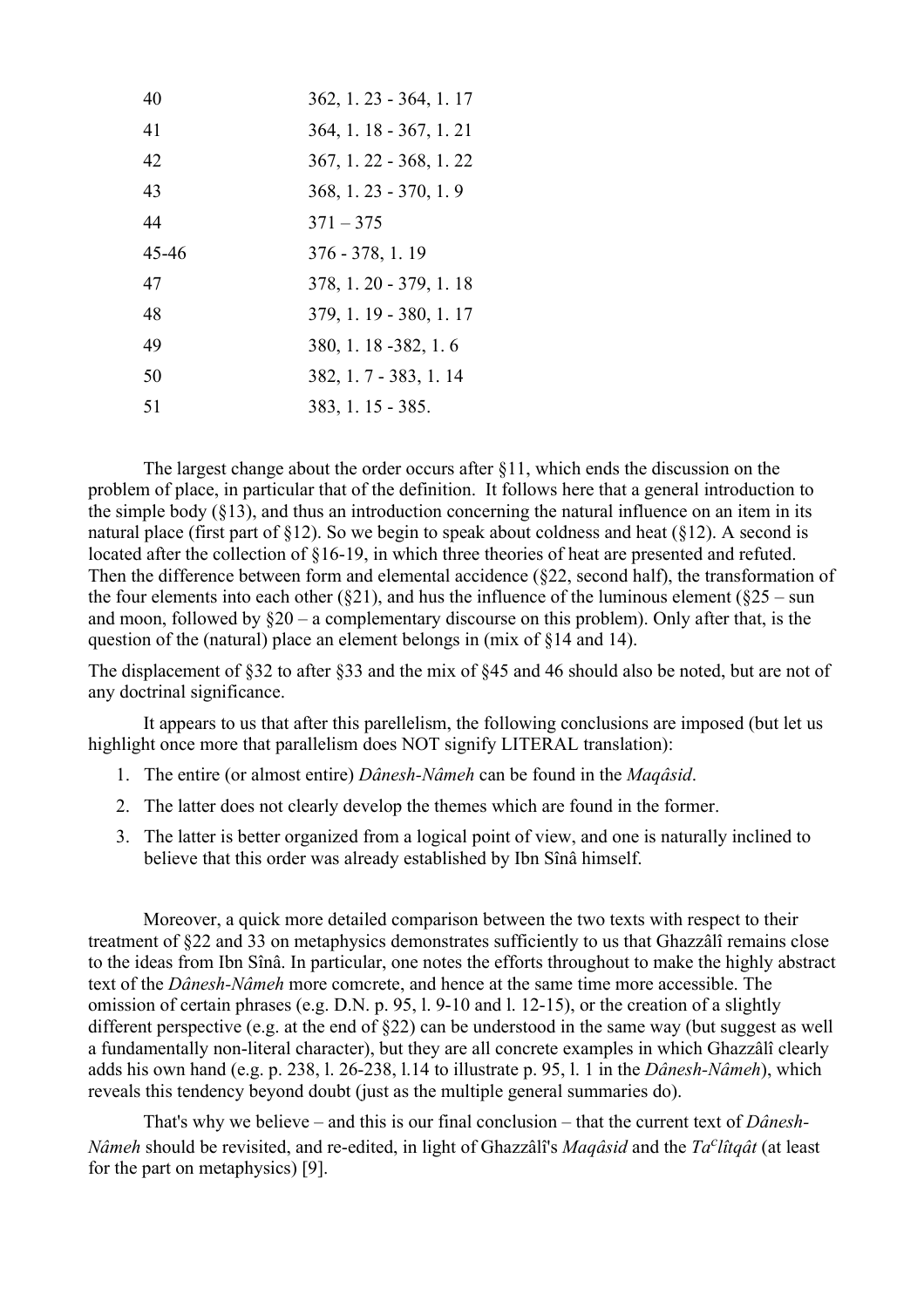### **Appendix**

It is interesting to make a first evaluation of the two existing contemporary translations of the metaphysics chapter, considering the text of the *Ta<sup>c</sup>litqât* and the translation of the *Maqâsid*. In a general manner, this is handled in the French translation by M. Achena and H. Massé, *Avicenne. The book of Science.* Vol. 2, Paris, Les Belles Lettres, 1955-1958, t. I, p. 89-216 is just as reliable, but often missing absolute precision. The English version, on the other hand, prepared by P. Morewedge, *The Metaphysica of Avicenna (Ibn Sînâ)*. London, Routledge a. Kegan, 1973 (accompanied by a broad commentary) does not satisfactorily contain many of the details as precisely as the French version. It appears to us that the latter was a victim of preconcieved biases about the fundamental ideologies Ibn Sînâ's explanations in this work follow. Consequently, a revision of the two would be (more) desirable. To illustrate the necessity, consider a small excerpt from §33 about the divine will. Lines 7-9 of p. 93 (*va-har keh fa'lt...bi-dânesh âyad*) was translated by Morewedge, p. 66: « If someone knows that an action results from him and his agentness (i.e. his awareness of his rôle as a knower), then that action becomes known due to him (i.e. due to the activity of his knowledge) ». The highly interpretative character of this English version is immediately apparant through the parenthesized explanations. Achena and Massé, on the other hand, offer a more neutral reading: « Toute personne de qui procède un acte a conscience de cet acte et d'être cause de cet acte; c'est (alors) l'acte procédant d'elle par science » (p. I, 160). But the term « cause » does not appear anywhere in the Persian text. Our doctoral thesis, *Avicenna: tussen neoplatonisme en islam*, Vol. 2, Lauven, 1984, polyc., already provided these criticisms (p. II, 50, N. 106). We propose instead the following translation: « Each time an act preceeds another, and that of it's consciousness, as well as itself and it's author, this act proceeds from science ». *Ta c lîtqât*, p. 16, l. 12-13 confirm the essence of this translation (the exact equivalent of these lines is missing from the *Maqâsid*): *annahu fâ'ilahu!* (but it seems to be necessary to move *keh* after *fa'lt*: any act, preceeding someone, and thus...).

This is by no means an isolated case. Later, in the same chapter, i.e. p. 94, l. 10, is *tamâm hastî*. Morewedge translates it as: « the complete realm of Being », while Achena and Massé translate it as: « toute existence ». In both cases, it invariably demonstrates the presence of strong pantheistic tendencies among Ibn Sînâ's thoughts. From the context, it becomes obvious that here, the (neoplatonic) thesis that God is perfect, implies more than perfect. As a consequence, it should read: the perfection of being (there isn't an equivalent to the Arabic *tâmm*). Moreover, Morewedge has badly understood the entire context, instead clearly following a more intellectualist train of thought than what was expressed (at least in this passage) by Ibn Sînâ.

Jules JANSSENS,

Leuven.

**Note.** M. Achena has just published a revised translation of *Dânesh-Nâmeh*. Paris, Les Belles Lettres, 1986. Unfortunately, we have not had the time to review it.